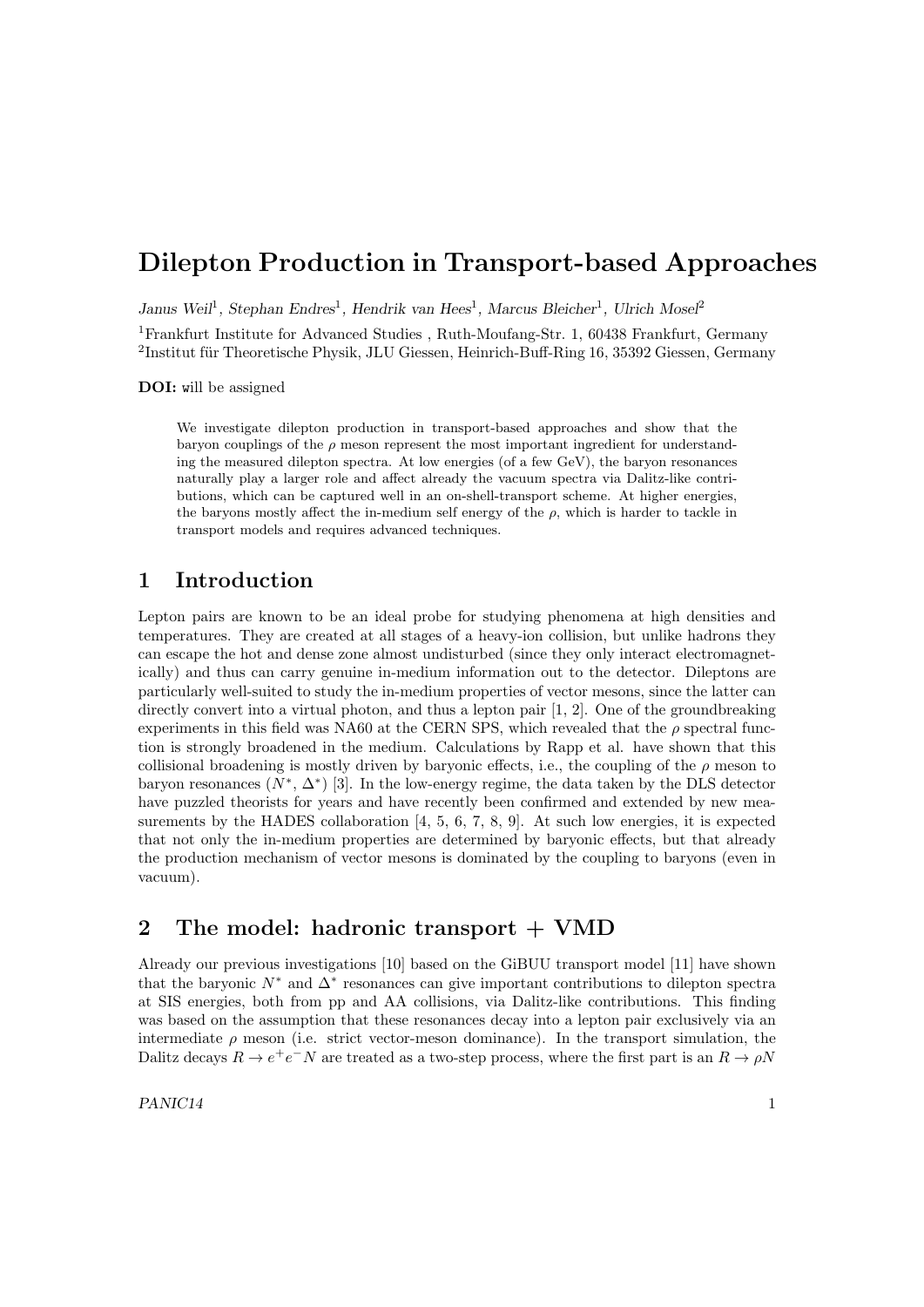

Figure 1: Partial widths for the  $\pi N$  and  $\rho N$  decay channels (left) and spectral function (right) of the  $\Delta$  resonance as a function of the off-shell mass.

decay, followed by a subsequent conversion of the  $\rho$  into a lepton pair  $(\rho \to e^+e^-)$ . The branching ratios for the  $R \to \rho N$  decay are taken from the partial-wave analysis by Manley et al. [12], while the decay width for the second part is calculated under the strict-VMD assumption as  $\Gamma_{ee}(m) = \Gamma_0 \cdot (M/m)^3$ . For the present study we extend the VMD assumption also to the  $\Delta(1232)$  state, whose dilepton contribution has been subject to much controversy recently. Since the  $\Delta$  is too light to decay into an on-shell  $\rho$  meson, it is difficult to determine its coupling to the  $\rho$  experimentally, and consequently Manley and other analyses do not find any sign of a  $\Delta \to \rho N$ decay. Nevertheless the ∆ has a photonic decay mode, which means that also a dilepton Dalitz decay channel must exist. The latter has been claimed to be particularly significant for dilepton spectra at SIS energies [13]. However, this argument was based on the continuation of the photon decay into the time-like region neglecting the involved electromagnetic transition form factor [14]. Unfortunately this form factor is essentially unknown in the time-like region from the experimental point of view. However, it is clear that it can significantly alter the dilepton yield from the  $\Delta$  (easily by an order of magnitude) [15]. In order to deal with this situation, we choose to apply the assumption of strict VMD not only to the  $N^*$  and  $\Delta^*$  resonances, but also to the  $\Delta$  itself, assuming a p-wave (i.e.  $L = 1$ ) decay into  $\rho N$ . Together with the other resonance channels, this results in a consistent model with clear assumptions, which can be tested against experiment. One free parameter that is left to fix in this approach is the on-shell branching ratio of  $\Delta \to \rho N$ . We use a value of  $5 \cdot 10^{-5}$ , in order to produce dilepton yields which are roughly equivalent to the radiative decay for small  $\Delta$  masses and compatible with the HADES data at low energies. Fig. 1 shows the partial decay width into  $\rho N$ , which is extremely small at the  $\Delta$  pole mass, but grows significantly when going to larger masses. But even in the very high-mass tail, the additional decay mode has only little influence on the overall width and spectral function of the  $\Delta$  (even less than the different parametrizations of the  $\pi N$  width).

# 3 Dilepton spectra from p+p collisions

Fig. 2 shows a comparison of our simulation results for  $p+p$  collisions (inside the detector acceptance) to the dilepton mass spectra measured by the HADES collaboration at three different beam energies. Since the mesonic decay channels have not changed with respect to earlier works [10], we concentrate here on the discussion of the baryonic contributions. The  $\Delta$  is shown in two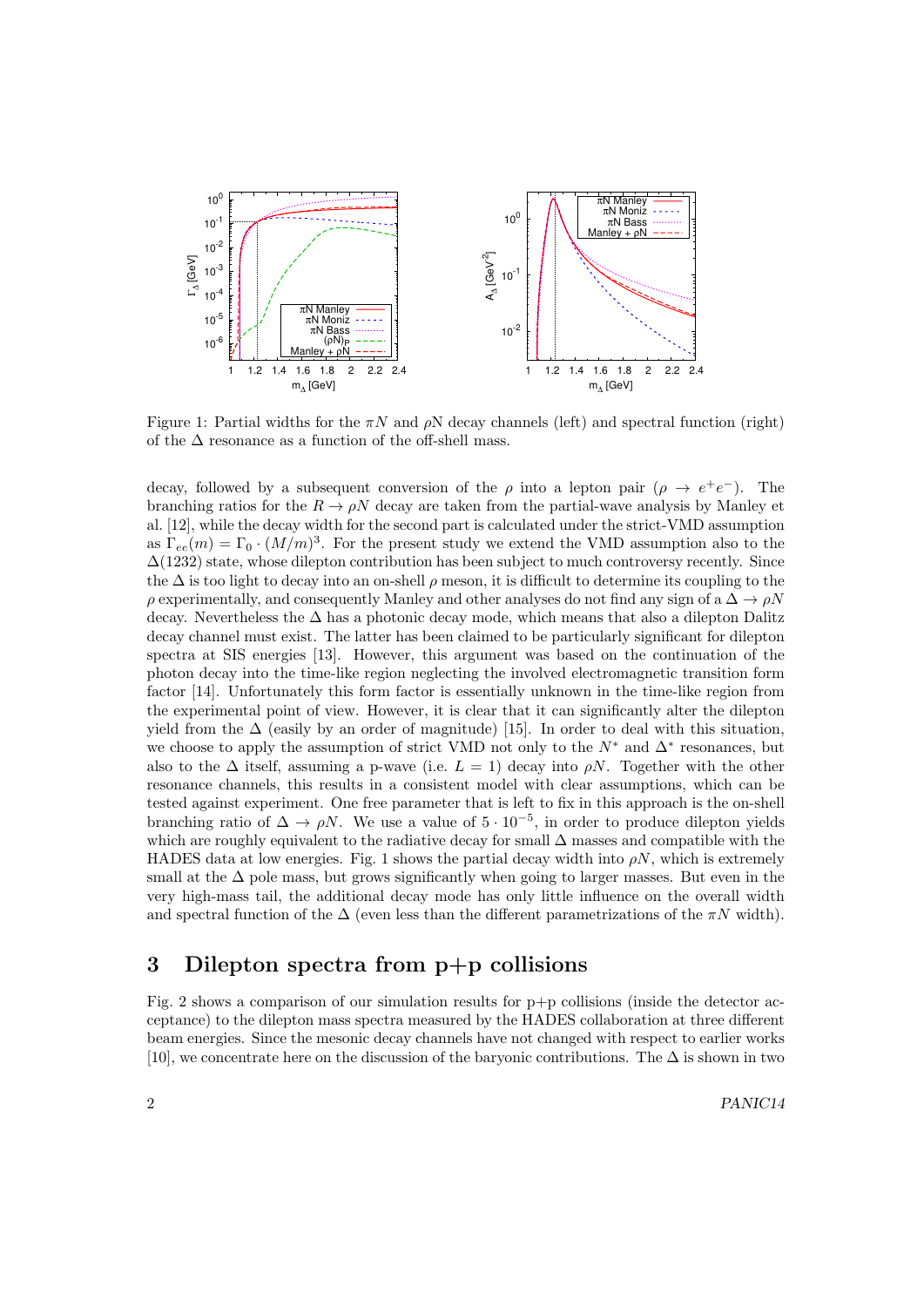approaches, a QED-like radiative decay [14] (neglecting the occurring form factor), and a VMD decay  $\Delta \to \rho N \to e^+e^-N$ . While both give rather similar results at low energies (where the form-factor effects are still small), the differences get larger at higher energies. There the VMD curve develops a clear peak at the  $\rho$  mass and a bump around  $m_{\Delta} - m_N \approx 300$  MeV (from the on-shell ∆s), while the QED curve is flat and structureless (due to the absence of a form factor). However, both models agree on the fact that the  $\Delta$  contribution becomes sub-dominant at higher energies and is exceeded by other contributions (in particular the higher resonances  $N^*$  and  $\Delta^*$  become more significant). Thus the data can not distinguish between both models.



Figure 2: Dilepton mass spectra for pp collisions, in comparison to the data from [4, 5, 6].

#### 4 Dilepton spectra from A+A collisions

Fig. 3 shows our results of dilepton spectra from nucleus-nucleus collisions compared to the HADES data. The light CC system has been measured at two different energies (1 and 2 AGeV) and the heavier ArKCl at the intermediate energy of 1.76 AGeV. The best agreement with data is achieved in the CC system at 2 AGeV, where the spectrum above the pion mass is dominated by the  $\eta$  Dalitz and the baryonic VMD channels. In the 1 AGeV reaction, we see some underestimation at intermediate masses around 300 MeV, despite the inclusion of OBE Bremsstrahlung according to Shyam et al. [16]. Since there are many channels contributing with similar strength here, it is hard to tell where the underestimation originates from. In the medium-size ArKCl system, we see a similar underestimation at intermediate masses and a slight excess in the vector-meson pole region. One may be surprised that a pure (on-shell) transport approach without explicit inclusion of in-medium spectral functions achieves such a good agreement here, but that just shows the importance of Dalitz-like contributions of the baryons, which are captured well by our transport treatment.

#### 5 Conclusions

We have shown that the HADES dilepton data from pp and AA collisions can be described rather well with a combination of a resonance-model-based transport approach with a strict-VMD coupling of the baryons to the em. sector, where a mix of different baryonic resonances contributes to the total dilepton yield. We can not reproduce the dominant contribution of

 $PANIC14$  3